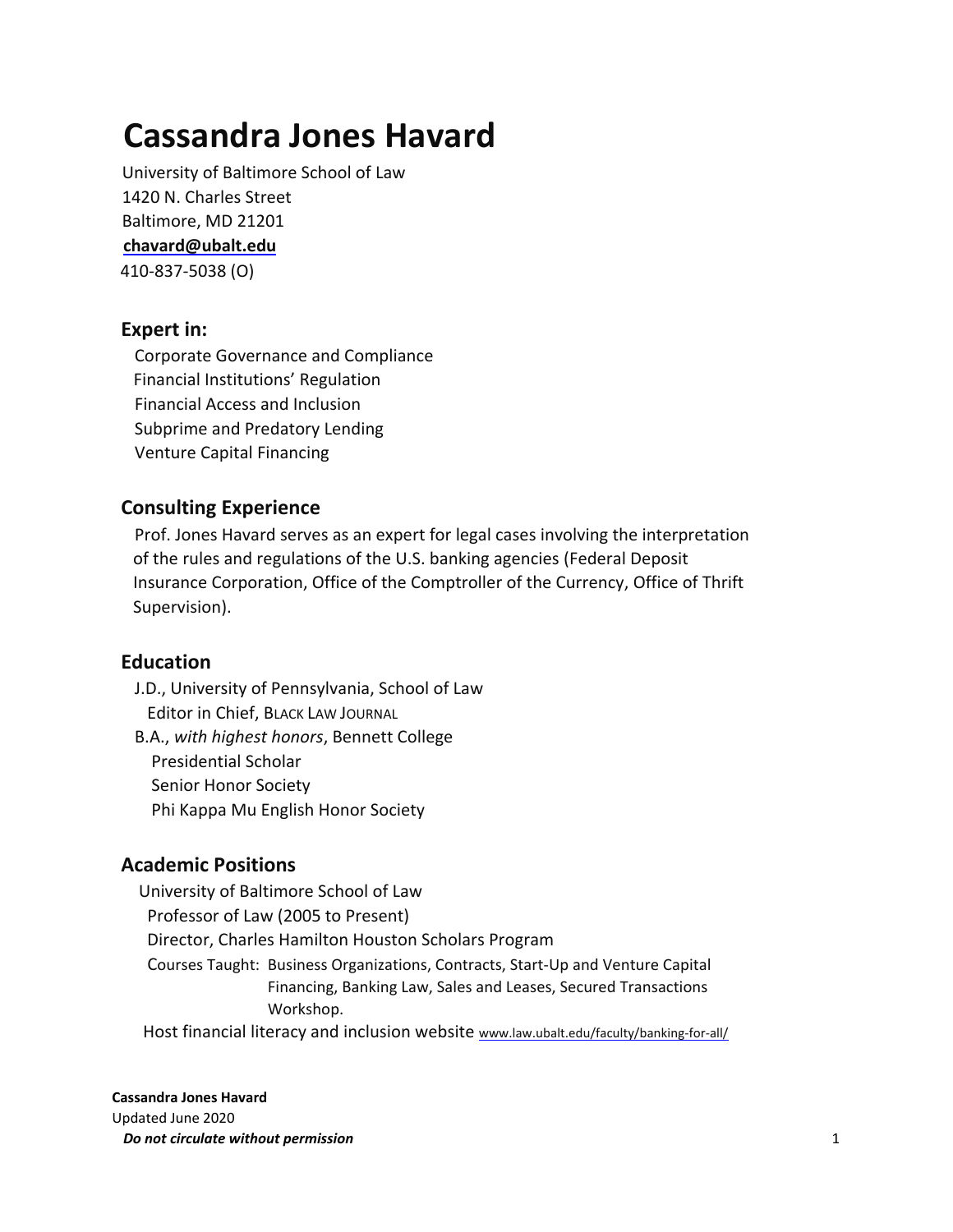University of Aberdeen (Scotland) Professor of Law (2010 summer session). Temple University Associate Professor of Law (tenured) (1992 to 2004). Catholic University Visiting Associate Professor of Law (1999-2001). University of Pennsylvania Research Associate, Sociology Department (1981 to 1982).

## **Legal Practice Experience**

Counsel, Federal Deposit Insurance Corporation, Washington DC (1989 to 1992). Senior Trial Attorney, Federal Home Loan Bank Board and Savings and Loan Insurance Corporation, Washington, DC (1987 to 1989). Trial Attorney, Tax Division, Criminal Section, United States Department of Justice, Washington, DC (1985 to 1987). Attorney Advisor, Urban Mass Transit Administration, United States Department of Transportation, Washington DC (1983 to 1985). Judicial Law Clerk, The (late) Honorable A. Leon Higginbotham, Jr United States Court of Appeals for the Third Circuit, (1982 to 1983). Arbitrator, National Association of Securities Dealers, Inc. (currently FINRA).

# **Academic Service and Leadership**

#### **University**

 Faculty Senate; Strategic Planning and Budgeting; Diversity and Culture Committee. Board of Directors, Center for Entrepreneurship, and Innovation (2014-2016).

#### **Law School**

Adjunct Faculty Committee (past chair); Admissions Committee (past chair); Ad Hoc Budget Committee; Ad Hoc Committee on Student Achievement and Student Success; Budget Committee; Dean's Advisory Committee; Faculty Appointments Committee; Long Term Planning Committee; Post-Tenure Review Committee; Promotion and Tenure Committee (past sub-chairs), Promotion and Tenure Policy Committee.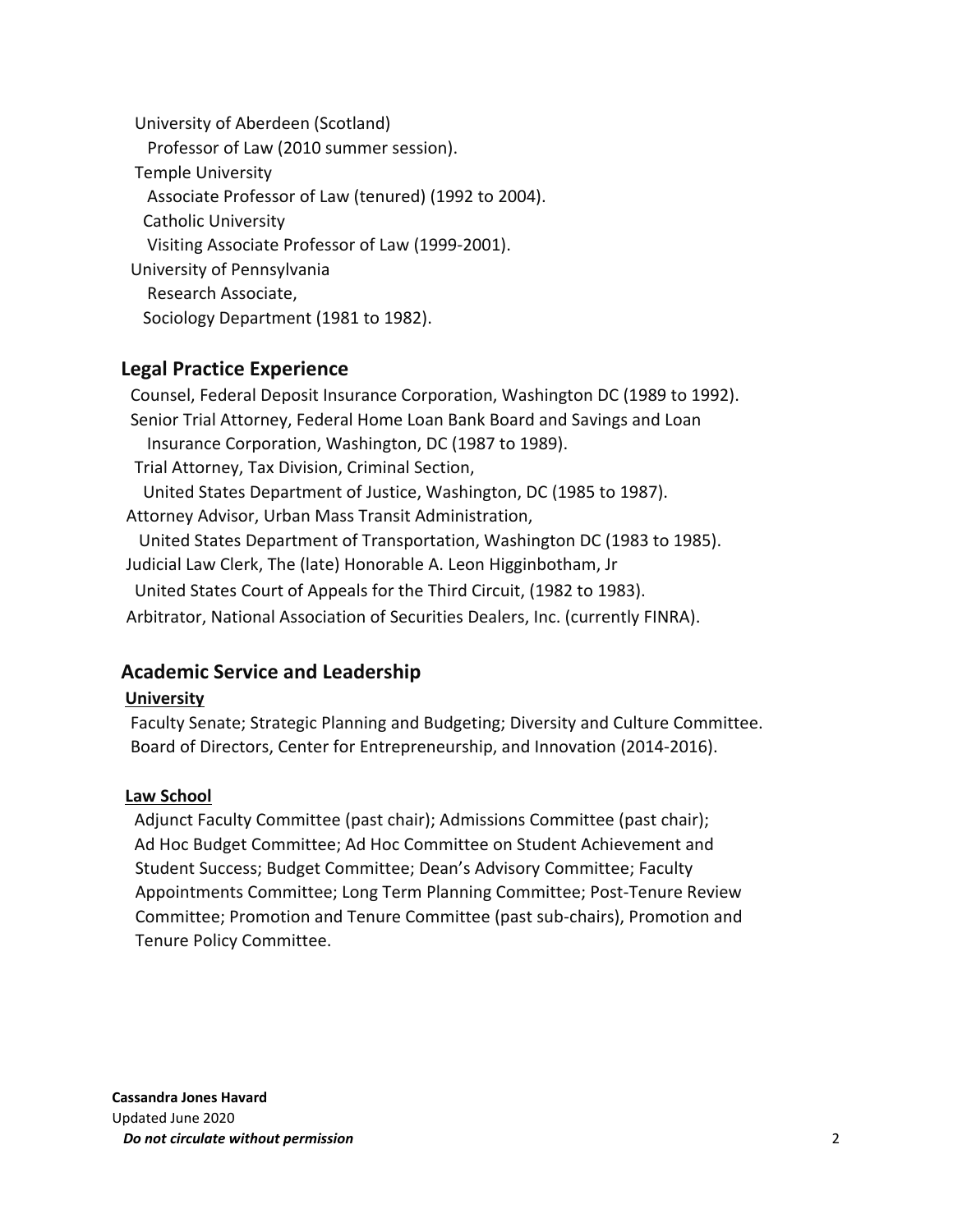## **Professional Service**

#### **Million Women Mentoring**

State Chair, 2019 - present

#### **Association of American Law Schools (AALS)**

 Membership Review Team, Texas Wesleyan University School of Law, (spring 2011). Audit and Investment Policy Committee, Chair, (2003 to 2004); Member, (2002 to 2004). Section on Financial Institutions, Chair, (2005 to 2006); Vice-Chair, (2004 to 2005); Treasurer, (2001 to 2002).

#### **American Bar Association (ABA)**

 Member, Accreditation Review Team, Brooklyn University Law School (spring 2012). Chair, Business Law Section, CLEO Sub-Committee (2005 to 2008).

#### **Mid-Atlantic People of Color Scholarship Conference (MAPOC)**

Co-Chair, MAPOC, 2009 - 2014.

 **Financial Inclusion Working Group** 

Member, March- September 2016.

#### **Women in Housing and Finance**

Member, 2014 – 2017.

#### **Dean's Council for Penn Women, University of Pennsylvania School of Law**

Member, 2018 – present.

## **Community Service**

Bennett College National Alumnae Association Board of Directors, Bridges to Housing Stability Clerk of Session, Ordained Elder Church of the Redeemer Presbyterian, Washington, D.C., Executive Alliance Operation Hope Volunteer President, Executive Committee, Accreditation Committee, Parent Teacher Associations at Lyles-Crouch Elementary, Glenelg Middle School, Good Counsel High School Alpha Kappa Alpha Sorority, Inc., Iota Lambda Omega Chapter

# **Awards**

Maryland's Top 100 Women, 2018. Saul Ewing Excellence in Transactional Teaching Award, 2014-15. Bennett College Young Alumnae Award, 1992.

**Cassandra Jones Havard**  Updated June 2020 *Do not circulate without permission* 3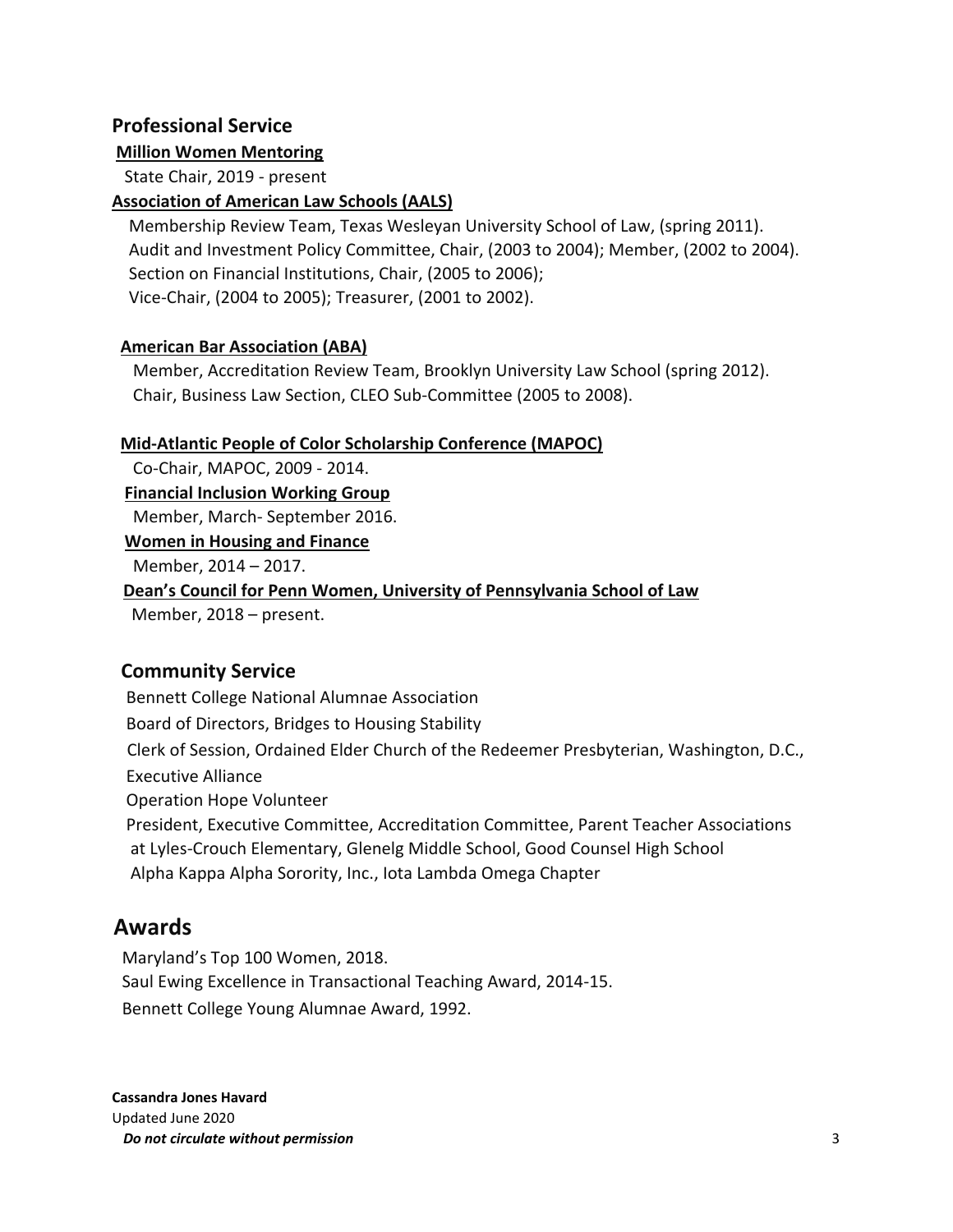# **Publications Articles**

*Doin' Banks,* 5 U. PENN J. OF L. AND PUB. AFFS. (forthcoming 2020).

*The Community Reinvestment Act, Banks and the Low-Income Housing Tax Credit Investment,*  24 JOURNAL OF AFFORDABLE HOUSING AND COMMUNITY DEVELOPMENT 415 (2017).

*Too Conflicted to be Transparent- Requiring Credit Rating Due Diligence*, 20 NEW YORK UNIVERSITY JOURNAL OF LEGISLATION AND PUBLIC POLICY 451 (2017).

*Post-Racial Lending?* 24 KANSAS JOURNAL OF LAW AND PUBLIC POLICY 176 (2014).

"*On The Take"—The Black Box of Credit Scoring and Mortgage Lending Discrimination,* 20 BOSTON UNIVERSITY PUBLIC INTEREST JOURNAL 241 (2011).

*Funny Money: How Federal Education Funding Hurts Poor and Minority Students*, 19 TEMPLE POLITICAL & CIVIL RIGHTS JOURNAL 123 (2009).

*"Goin' 'Round in Circles" ... and Letting the Bad Loans Win—When Sub-Prime Lending Fails Borrowers: The Need for Uniform Mortgage Broker Regulation,* 86 NEBRASKA LAW REVIEW 301 (2008).

*Advancing the CRA–Using the CRA's Strategic Option to Promote Community Inclusion*: The CR and Community Inclusion, Symposium: Issues in Community Economic Development, 29 WESTERN NEW ENGLAND LAW REVIEW 37 (2006).

D*emocratizing Credit: Evaluating the Structural Inequities of Sub-Prime Lending,*  56 SYRACUSE LAW REVIEW 233 (2006).

*To Lend or Not to Lend: What the CRA Ought To Say about Sub-Prime and Predatory Lending*, 7 FLORIDA COASTAL LAW REVIEW 1 (2005).

*Black Farmers and Fair Lending: Racializing Rural Economic Space,* 12 STANFORD LAW & POLICY REVIEW 333 (2001).

*Invisible Markets Netting Visible Results: When Sub-Prime Lending Becomes Predatory,* Symposium Issue on Ralph Ellison and the Law, OKLAHOMA CITY LAW REVIEW (2001).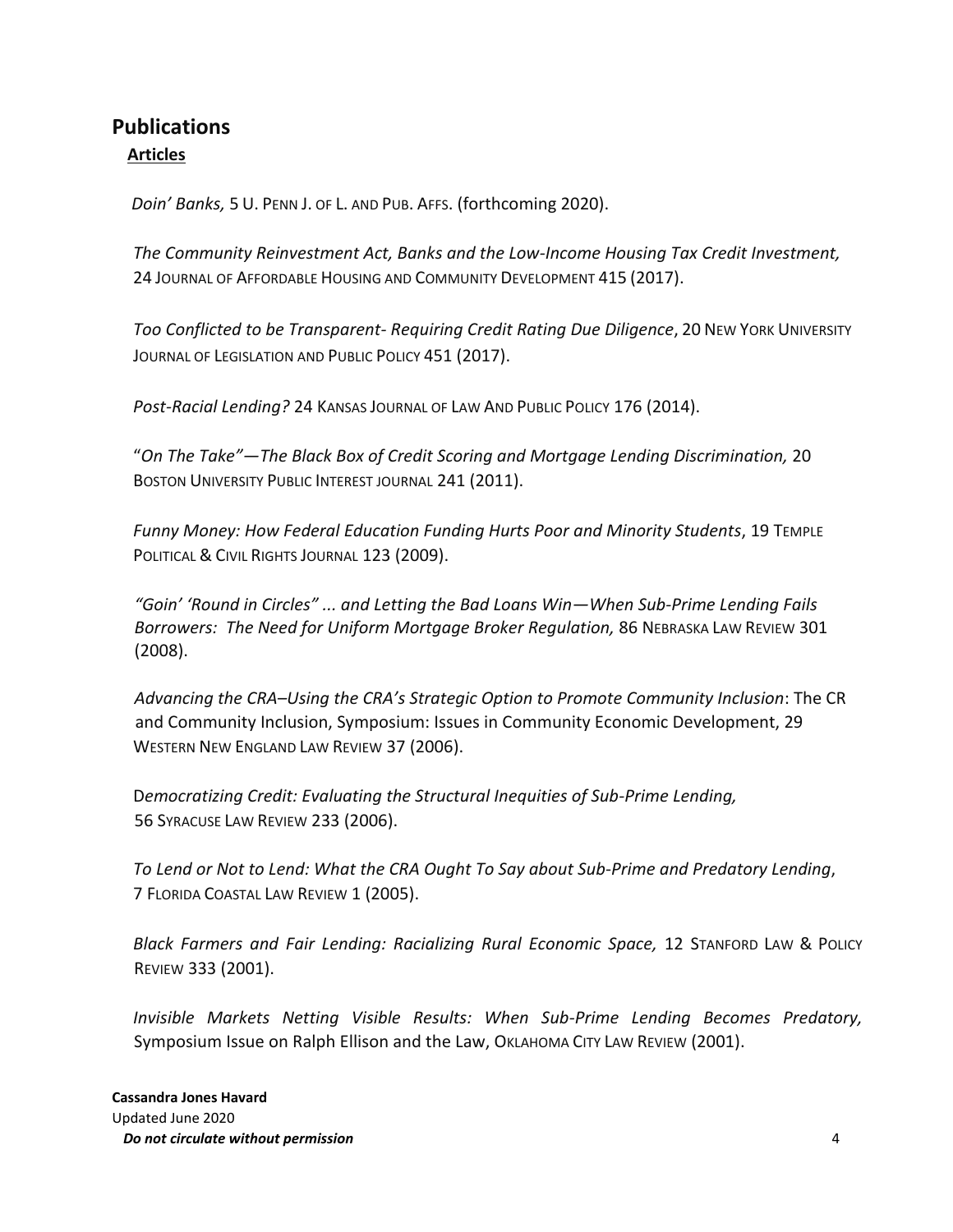*Synergy and Friction: CRA, BHCs, SBA and Community Development Lending*, 86 KENTUCKY LAW REVIEW 617 (1998).

*Reconciling the Dormant Conflict: Crafting a Fraudulent Conveyance Exception To the Bankruptcy Code for Bank Holding Company Asset Transfers*, 75 UNIVERSITY OF DENVER LAW REVIEW 81 (1997).

*Back to the Parent: Holding Company Liability for Subsidiary Banks: A Discussion of the Source of Strength Doctrine, the Net Worth Maintenance Agreement and the Prompt Corrective Action Provision*, 16 CARDOZO LAW REVIEW 2353 (1994).

## **Book Chapters**

Commentary on *City of L.A. Dep't of Water & Power v. Manhart, 435 U.S. 702 (1978)*  in U.S. FEMINIST JUDGMENTS PROJECT (Bridget Crawford and Kathleen Stanchi, eds. 2015).

*Credit Democracy: What's Sub-Prime Lending Got To Do With It? in* FINANCIAL MODERNIZATION AFTER GRAMM-LEACH-BLILEY (Patricia A. McCoy ed., 2002).

*Synergy and Friction: CRA, BHCs, SBA and Community Development Lending*, IN COMMUNITY REINVESTMENT AND CITIES: A LITERATURE REVIEW OF CRA'S IMPACT AND FUTURE, (Susan White Haag, ed., 2000).

*Farm Credit Litigation*, in CHALLENGES IN AGRICULTURE AND RURAL DEVELOPMENT, Tuskegee University, School of Agriculture (1998).

#### **Op-Eds**

*People Who Turn to Payday Lenders Need More Protection*, DETRIOT FREE PRESS, FRI, APR. 5, 2019. [https://www.freep.com/story/opinion/contributors/2019/04/05/payday](https://www.freep.com/story/opinion/contributors/2019/04/05/payday-lenders-protections/3325473002/)[lendersprotections/3325473002/](https://www.freep.com/story/opinion/contributors/2019/04/05/payday-lenders-protections/3325473002/)

*U.S. Must Prioritize Financial Inclusion,* BALT. SUN, Dec. 6, 2016 [http://www.baltimoresun.com/news/opinion/oped/bs-ed-banking-all-20161206-story.html.](http://www.baltimoresun.com/news/opinion/oped/bs-ed-banking-all-20161206-story.html)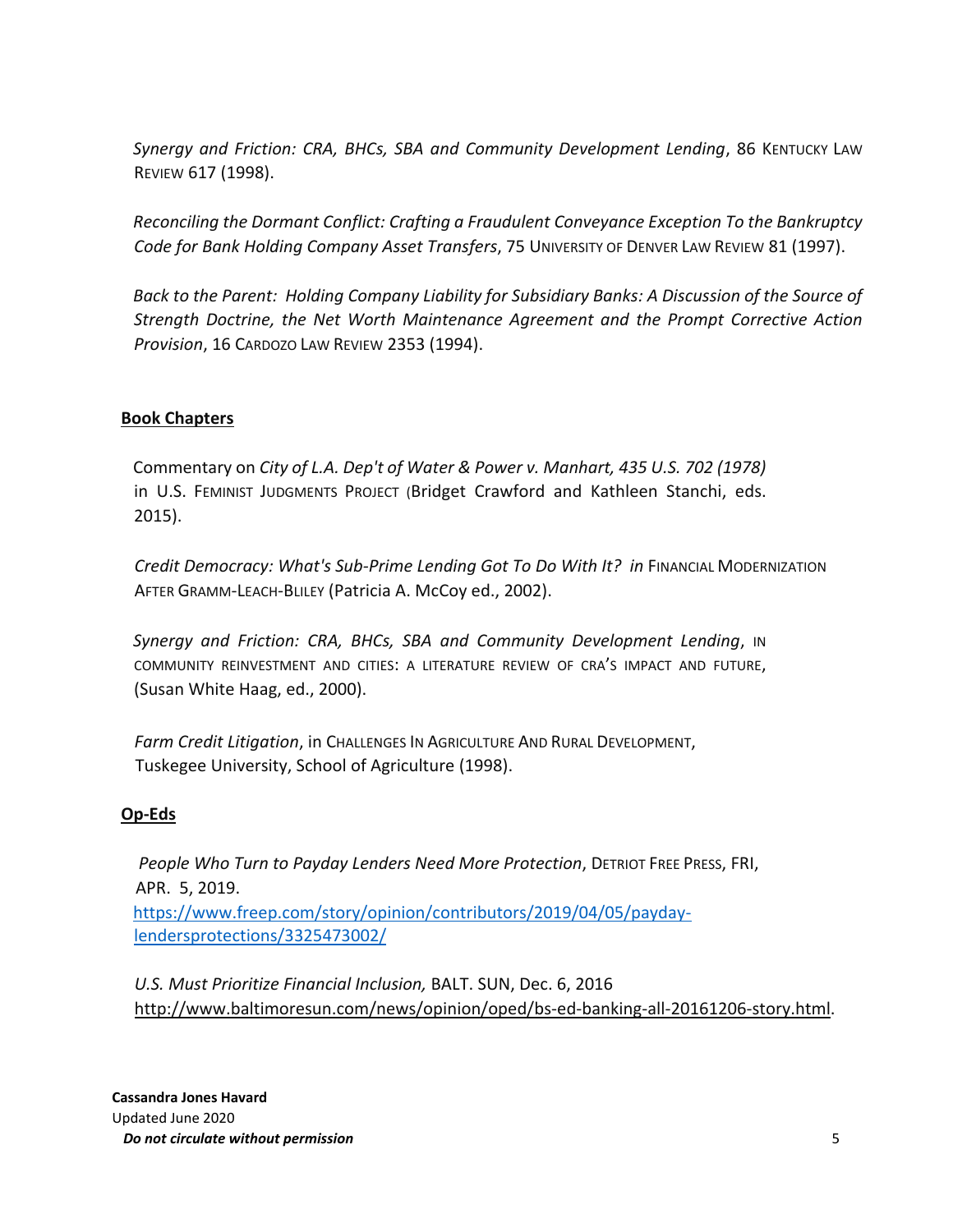*Banking On Those Who Don'[t,](https://webmail.ubalt.edu/owa/redir.aspx?C=D8z3pu7kVUiPuWvkzCIa278Nk-8nidEIL1tUN6Ka9ymlfeS7KV91TwzA09xyCNenw3kfbHdoQCk.&URL=http%3a%2f%2fwww.BaltimoreSun.com%2fnews%2fopinion%2fop-ed%2fbs-ed-post-office-banking-20140313%2c0%2c3152706.story)* [BA](https://webmail.ubalt.edu/owa/redir.aspx?C=D8z3pu7kVUiPuWvkzCIa278Nk-8nidEIL1tUN6Ka9ymlfeS7KV91TwzA09xyCNenw3kfbHdoQCk.&URL=http%3a%2f%2fwww.BaltimoreSun.com%2fnews%2fopinion%2fop-ed%2fbs-ed-post-office-banking-20140313%2c0%2c3152706.story)LT. SUN, Mar. 13, 2014 [http://www.baltimoresun.com/news/opinion/oped/bs-ed](http://www.baltimoresun.com/news/opinion/oped/bs-ed-post-office-banking-20140313,0,3152706.story)[postofficebanking20140313,0,3152706.story.](http://www.baltimoresun.com/news/opinion/oped/bs-ed-post-office-banking-20140313,0,3152706.story) 

*Reading the Bail-Out's Fine Print*—Not for the Faint of Heart, THE MARYLAND DAILY RECORD, September 24, 2008 [http://www.mddailyrecord.com/article.cfm?category=1&page=2&id=148641&type=Daily.](https://myub.ubalt.edu/exchweb/bin/,DanaInfo=mail2.ubalt.edu+redir.asp?URL=http://www.mddailyrecord.com/article.cfm?category=1%26page=2%26id=148641%26type=Daily)

*Leaving the Sub-Prime Fun- House,* LEGAL TIMES, Week of August 13, 2007, Volume XXX, no.33 <http://www.nationallawjournal.com/id=900005488177/Leavi>ng-theSubprimeFunHouse?slreturn=20150025001338.

#### **Featured Profile**

*Up Front - Q & A with Cassandra Jones Havard,* by Catherine Leidemer. *NOTA BENE, UNIVERSITY OF BALTIMORE SCHOOL OF LAW MAGAZINE,* Fall 2006.

## **Presentations**

#### **Congressional Testimony**

Subcommittee on the Constitution, Civil Liberties and Civil Rights, Hearing on: *H.R. 558, The African-American Farmers Benefits Relief Act of 2007 and H.R. 899, Pigford Claims Remedy Act of 2007,* June 21, 2007 (comparing two proposed bills to provide relief to African-American farmers after failed consent decrees).

#### **Selected Presentations**

American Bar Association, Forum on Affordable Housing and Community Development, *Updates on The Community Reinvestment Act.* May 2019.

American Bar Association, Forum on Affordable Housing and Community Development, *The Community Reinvestment Act and Affordable Housing.* May 2017.

Baltimore African American Home Ownership & Home Equity Symposium, *The Community Reinvestment Act*, February 2017.

University of Baltimore, *The Intersection of Water and Money in Flint Michigan*, Environmental Law Society, April 2016.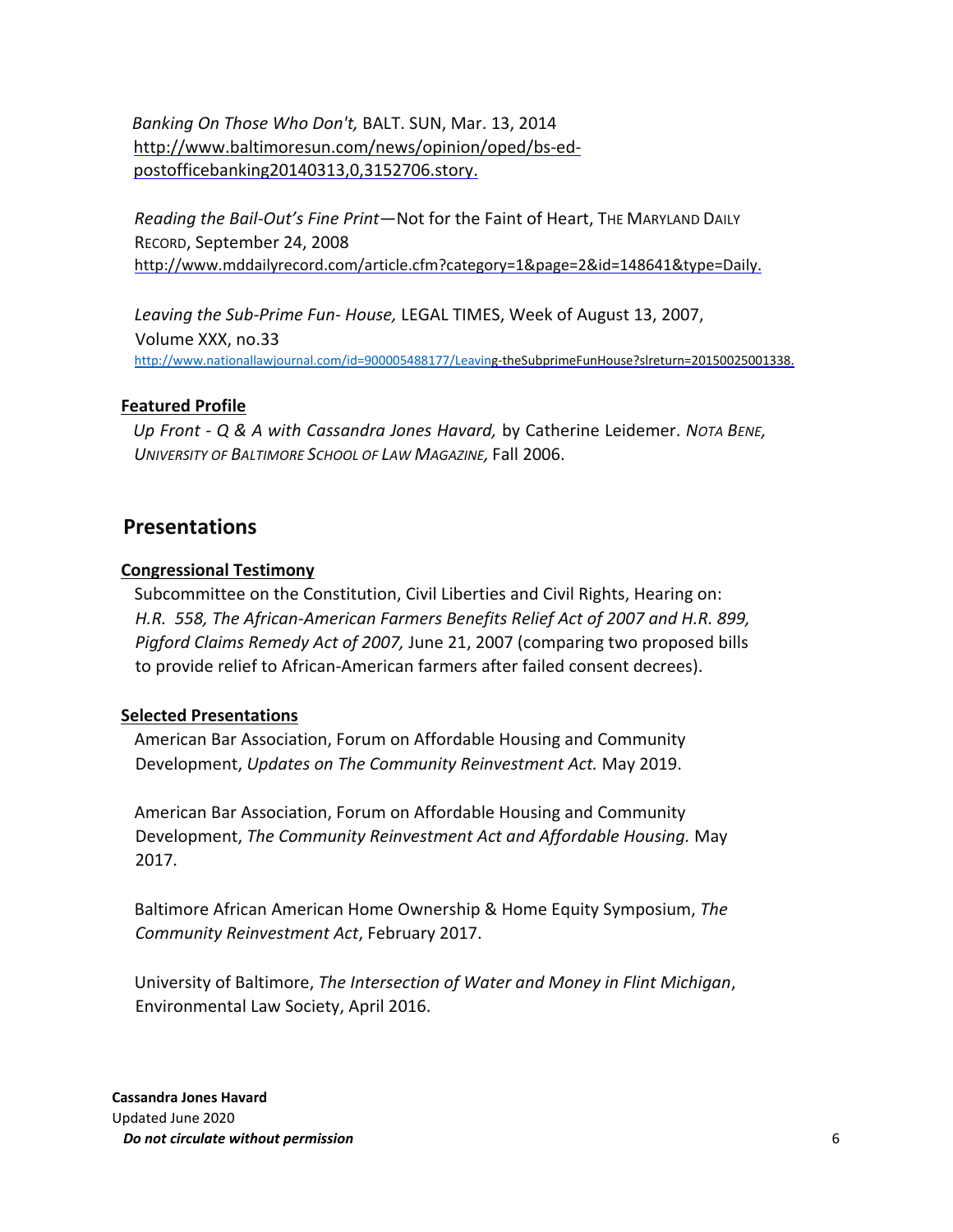WXPR NPR Radio, *Unbanked in Baltimore*, [http://wypr.org/post/unbanked-baltimore,](http://wypr.org/post/unbanked-baltimore) [Fe](http://wypr.org/post/unbanked-baltimore)bruary 2016.

University of Baltimore, *Fringe Banking and the Financially Excluded*, DIVIDED BALTIMORE SEMINAR, September 2016; September 2015.

St John's University School of Law, *Foreclosure and Opportunity - What TARP Owes the American Consumer,* Economic Downturn Conference, March 2010.

Temple University School of Law, *Maturing Disparities – Fair Lending's Second Generation Issues*, Mid- Atlantic People of Color Scholarship Conference, January 2009.

University of Pennsylvania School of Law, Raymond F. Trent Lecture, *Is There Still A Role for The Black Lawyer?* January 2009.

University of Connecticut School of Law, T*he Minority Borrower and the Financial Crisis*, Consumer Finance Post-Apartheid: The South African Experience, November 2009.

2008 Annual Legislative Conference, Congressional Black Caucus, *Subprime, Credit Cards and Payday Lending: Solutions for Economic Inequality*, September 2008.

2008 Annual Legislative Conference, Congressional Black Caucus, *Wealth Sustainability and Communities of Color*, September 2008.

Boston University School of Law, *Reforming Delinquency Management*, Northeast People of Color Scholarship Conference, September 2008.

University of Connecticut School of Law, *Affordable & Fair Housing: Reality or Another American Dream Deferred?* February 2008.

American Bar Association, Business Law Section Spring Meeting, *The Subprime Mortgage Mess and Its Potential Effect on Communities and Community Development,* April 2008.

American Bar Association, Business Law Section Spring Meeting, *Amending HOEPA - The Future of Regulation Z,* April 2008.